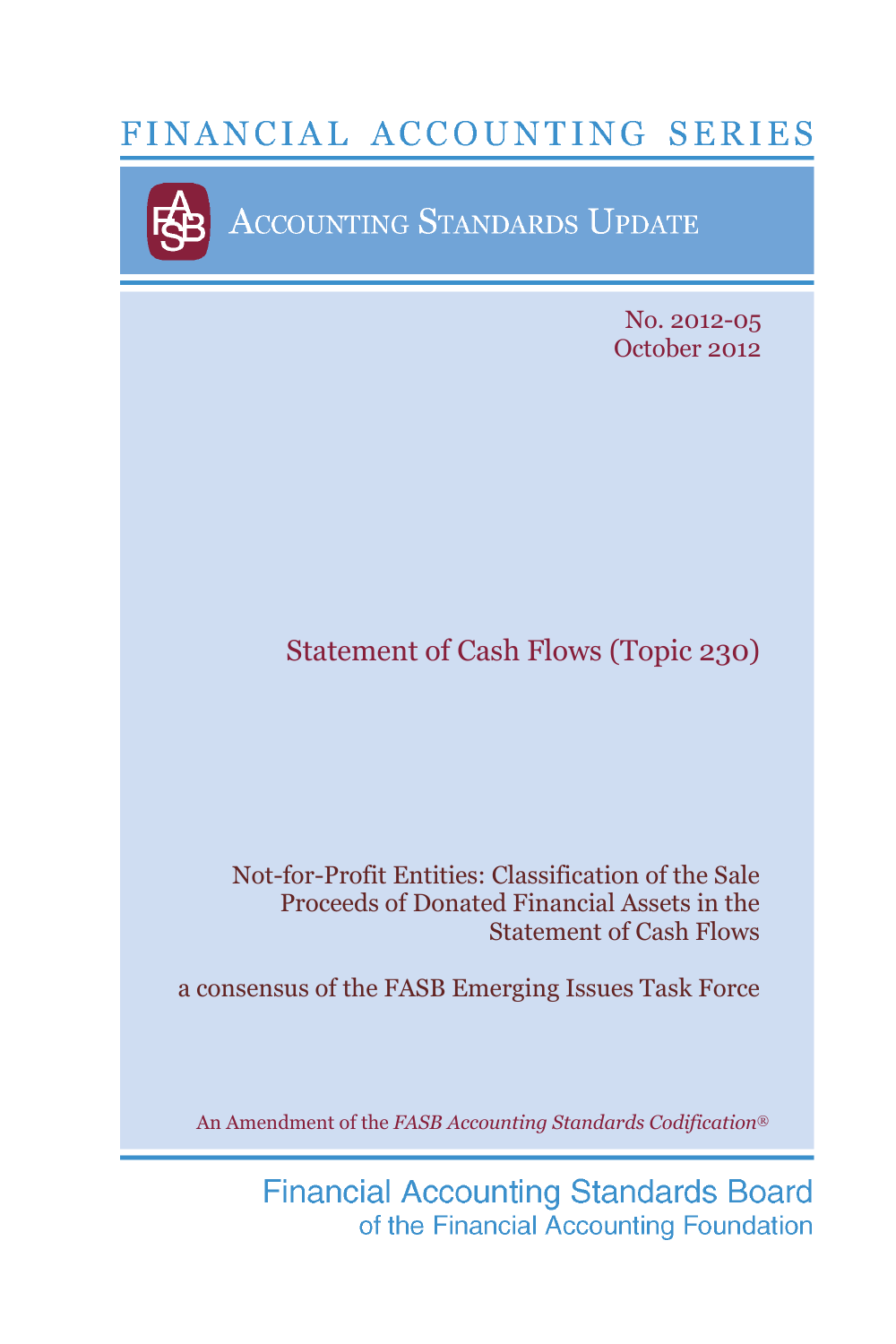The *FASB Accounting Standards Codification®* is the source of authoritative generally accepted accounting principles (GAAP) recognized by the FASB to be applied by nongovernmental entities. An Accounting Standards Update is not authoritative; rather, it is a document that communicates how the Accounting Standards Codification is being amended. It also provides other information to help a user of GAAP understand how and why GAAP is changing and when the changes will be effective.

For additional copies of this Accounting Standards Update and information on applicable prices and discount rates contact:

Order Department Financial Accounting Standards Board 401 Merritt 7 PO Box 5116 Norwalk, CT 06856-5116

*Please ask for our Product Code No. ASU2012-05.*

FINANCIAL ACCOUNTING SERIES (ISSN 0885-9051) is published quarterly by the Financial Accounting Foundation. Periodicals postage paid at Norwalk, CT and at additional mailing offices. The full subscription rate is \$242 per year. POSTMASTER: Send address changes to Financial Accounting Standards Board, 401 Merritt 7, PO Box 5116, Norwalk, CT 06856-5116. | **No. 375**

Copyright © 2012 by Financial Accounting Foundation. All rights reserved. Content copyrighted by Financial Accounting Foundation may not be reproduced, stored in a retrieval system, or transmitted, in any form or by any means, electronic, mechanical, photocopying, recording, or otherwise, without the prior written permission of the Financial Accounting Foundation. Financial Accounting Foundation claims no copyright in any portion hereof that constitutes a work of the United States Government.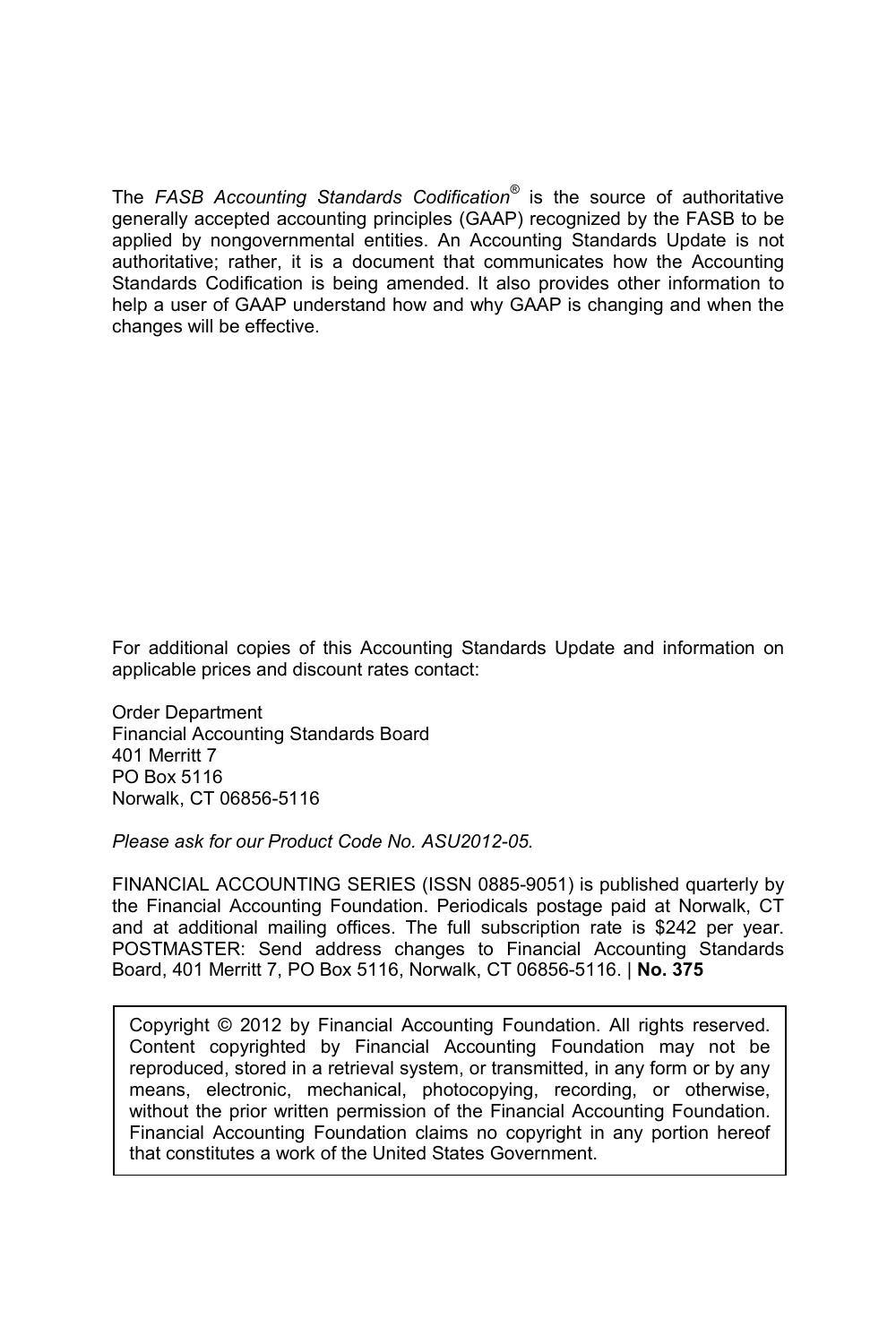

# Accounting Standards Update

No. 2012-05 October 2012

# Statement of Cash Flows (Topic 230)

Not-for-Profit Entities: Classification of the Sale Proceeds of Donated Financial Assets in the Statement of Cash Flows

An Amendment of the *FASB Accounting Standards Codification*®

Financial Accounting Standards Board of the Financial Accounting Foundation 401 MERRITT 7, PO BOX 5116, NORWALK, CONNECTICUT 06856-5116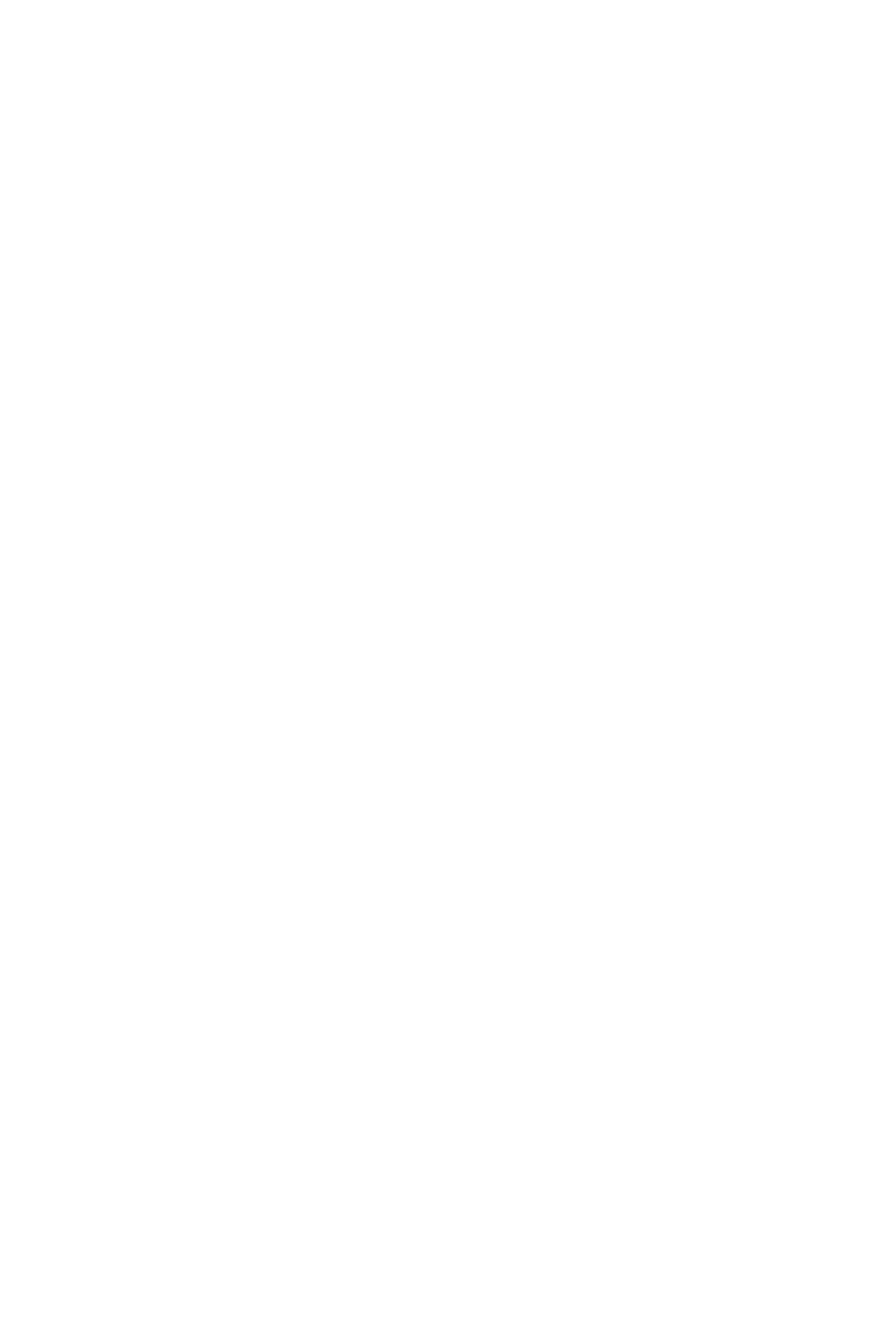Accounting Standards Update 2012-05

Statement of Cash Flows (Topic 230)

Not-for-Profit Entities: Classification of the Sale Proceeds of Donated Financial Assets in the Statement of Cash Flows

October 2012

**CONTENTS** 

Page **Numbers** 

| Amendments to the FASB Accounting Standards Codification <sup>®</sup> 3-6 |  |
|---------------------------------------------------------------------------|--|
|                                                                           |  |
|                                                                           |  |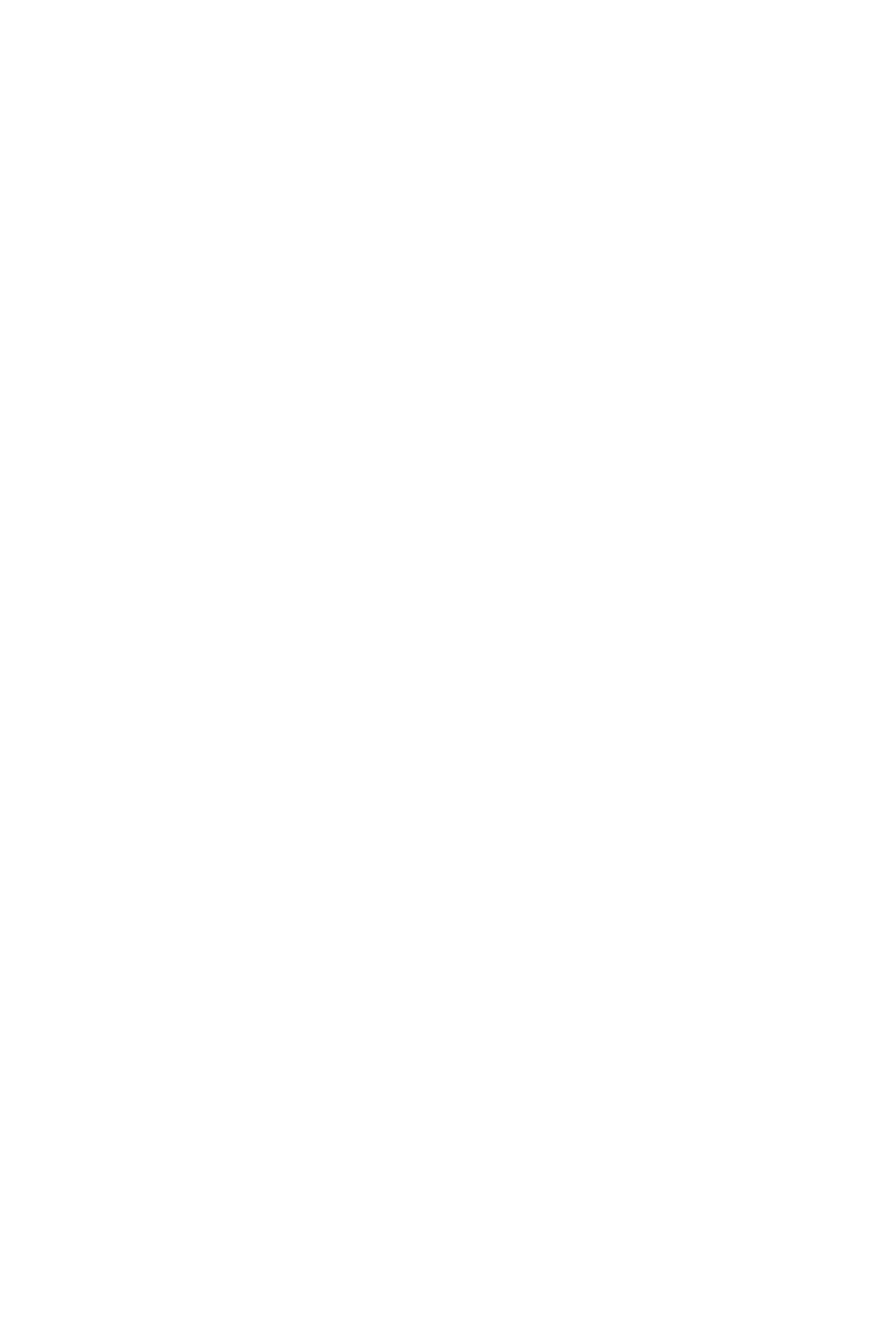## Summary

## Why Is the FASB Issuing This Accounting Standards Update (Update)?

The objective of this Update is to address the diversity in practice about how to classify cash receipts arising from the sale of certain donated financial assets, such as securities, in the statement of cash flows of not-for-profit entities (NFPs). Some NFPs classify the cash receipts arising from the sale of donated financial assets in the statement of cash flows as investing cash inflows. Other entities classify the cash receipts from the sale of donated financial assets as either operating cash inflows or financing cash inflows, consistent with their treatment of inflows arising from cash contributions.

### Who Is Affected by the Amendments in This Update?

The amendments in this Update affect any entity within the scope of Topic 958, Not-for-Profit Entities, that accepts donated financial assets.

#### What Are the Main Provisions?

The amendments in this Update require an NFP to classify cash receipts from the sale of donated financial assets consistently with cash donations received in the statement of cash flows if those cash receipts were from the sale of donated financial assets that upon receipt were directed without any NFP-imposed limitations for sale and were converted nearly immediately into cash. Accordingly, the cash receipts from the sale of those financial assets should be classified as cash inflows from operating activities, unless the donor restricted the use of the contributed resources to long-term purposes, in which case those cash receipts should be classified as cash flows from financing activities. Otherwise, cash receipts from the sale of donated financial assets should be classified as cash flows from investing activities by the NFP.

### How Do the Main Provisions Differ from Current U.S. Generally Accepted Accounting Principles (GAAP) and Why Are They an Improvement?

Currently, there is diversity in practice under U.S. GAAP about the presentation of the cash receipts from the sale of donated financial assets in the statement of cash flows as either an investing activity or a noninvesting (operating or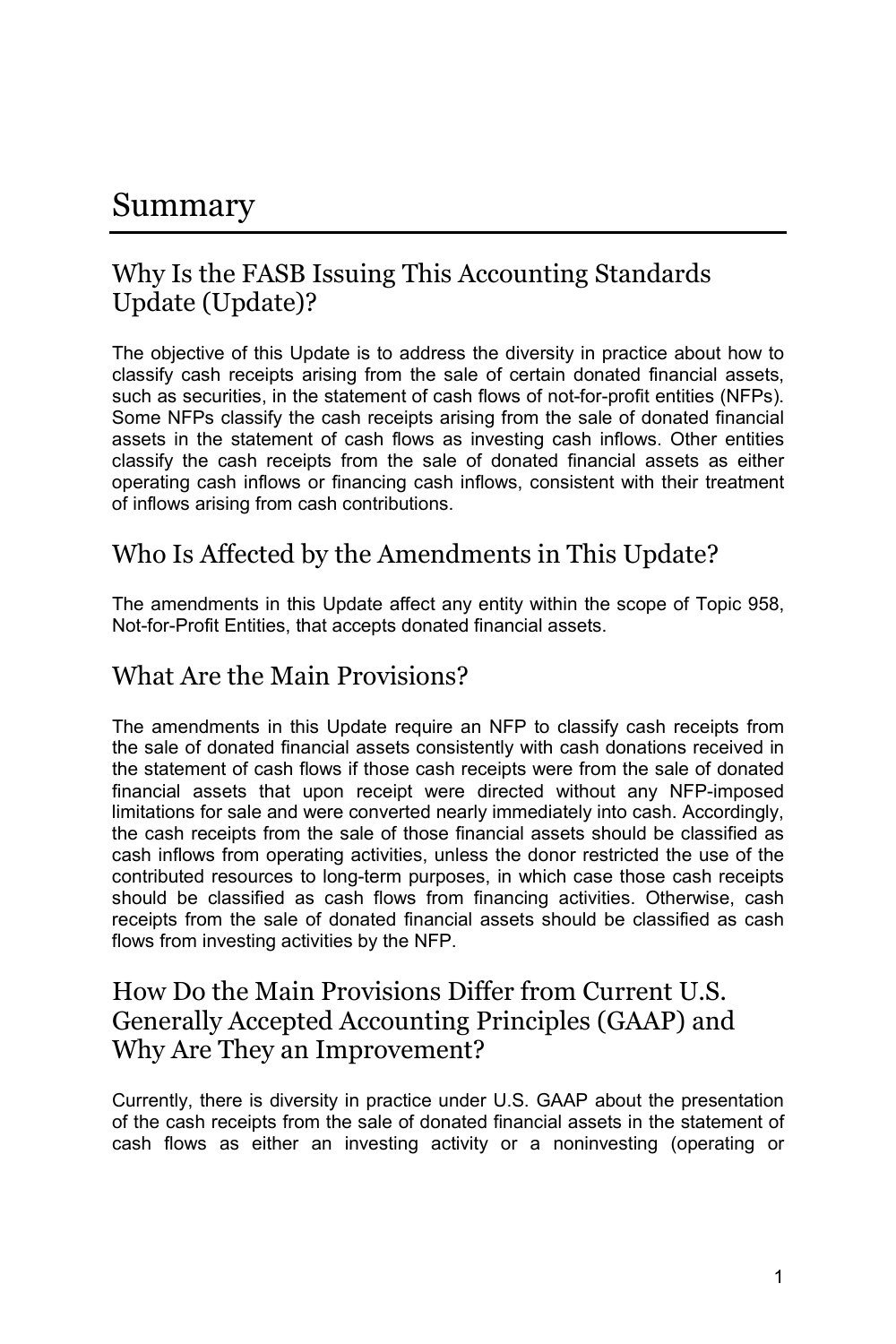financing) activity. The amendments in this Update eliminate the diversity in practice.

## When Will the Amendments Be Effective?

The amendments in this Update are effective prospectively for fiscal years, and interim periods within those years, beginning after June 15, 2013. Retrospective application to all prior periods presented upon the date of adoption is permitted. Early adoption from the beginning of the fiscal year of adoption is permitted. For fiscal years beginning before October 22, 2012, early adoption is permitted only if an NFP's financial statements for those fiscal years and interim periods within those years have not yet been made available for issuance.

## How Do the Provisions Compare with International Financial Reporting Standards (IFRS)?

The Preface of International Financial Reporting Standards states that IFRSs are designed to apply to general purpose financial statements and other financial reporting of all profit-oriented entities. Although IFRSs are not designed to apply to not-for-profit activities, entities with such activities may find them appropriate.

IAS 7, *Statement of Cash Flows*, presents a principles-based definition of the classifications of cash flows. Operating cash flows are those that are derived from the principal revenue-producing activities of the entity. Sales of debt instruments, equity instruments, interests in joint ventures, and certain other financial assets are identified as examples of investing activities; however, IAS 7 does not explicitly state that sale of such financial assets should be classified as investing activities.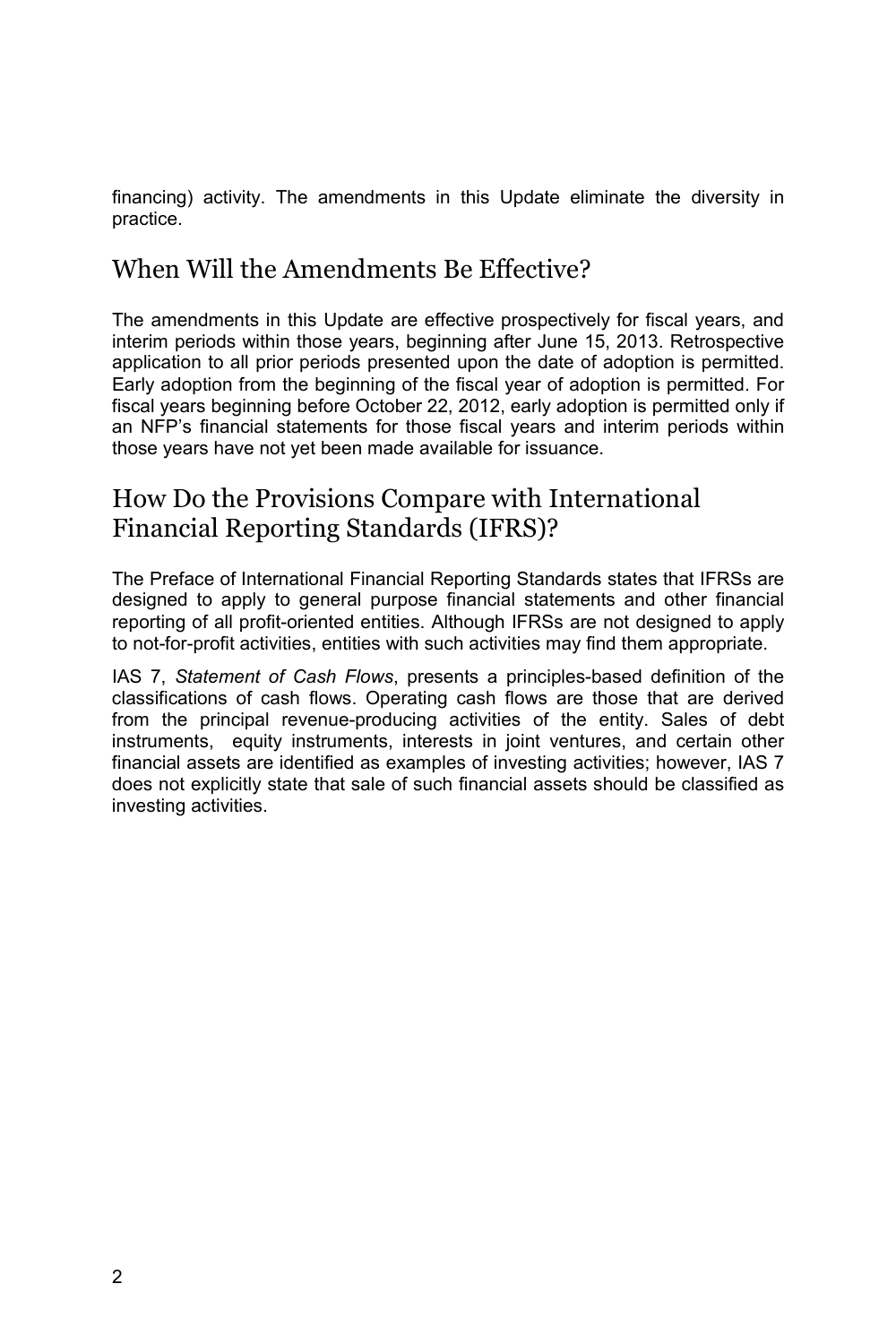## Amendments to the *FASB Accounting Standards Codification*®

## **Introduction**

1. The Accounting Standards Codification is amended as described in paragraphs 2–7. In some cases, to put the change in context, not only are the amended paragraphs shown but also the preceding and following paragraphs. Terms from the Master Glossary are in **bold** type. Added text is underlined, and deleted text is struck out.

#### Amendments to Subtopic 230-10

2. Amend paragraph 230-10-45-12, with a link to transition paragraph 230-10- 65-1, as follows:

#### **Statement of Cash Flows—Overall**

#### **Other Presentation Matters**

**230-10-45-12** All of the following are cash inflows from investing activities:

- a. Receipts from collections or sales of loans made by the entity and of other entities' debt instruments (other than cash equivalentsequivalents, and certain debt instruments that are acquired specifically for resale as discussed in paragraph 230-10-45-21, and certain donated debt instruments received by not-for-profit entities (NFPs) as discussed in paragraph 230-10-45-21A) that were purchased by the entity
- b. Receipts from sales of equity instruments of other entities (other than certain equity instruments carried in a trading account as described in paragraph 230-10-45-19 and certain donated equity instruments received by NFPs as discussed in paragraph 230-10-45-21A) and from returns of investment in those instruments
- c. Receipts from sales of property, plant, and equipment and other productive assets
- d. not usedSubparagraph not used
- e. Receipts from sales of loans that were not specifically acquired for resale. That is, if loans were acquired as investments, cash receipts from sales of those loans shall be classified as investing cash inflows regardless of a change in the purpose for holding those loans.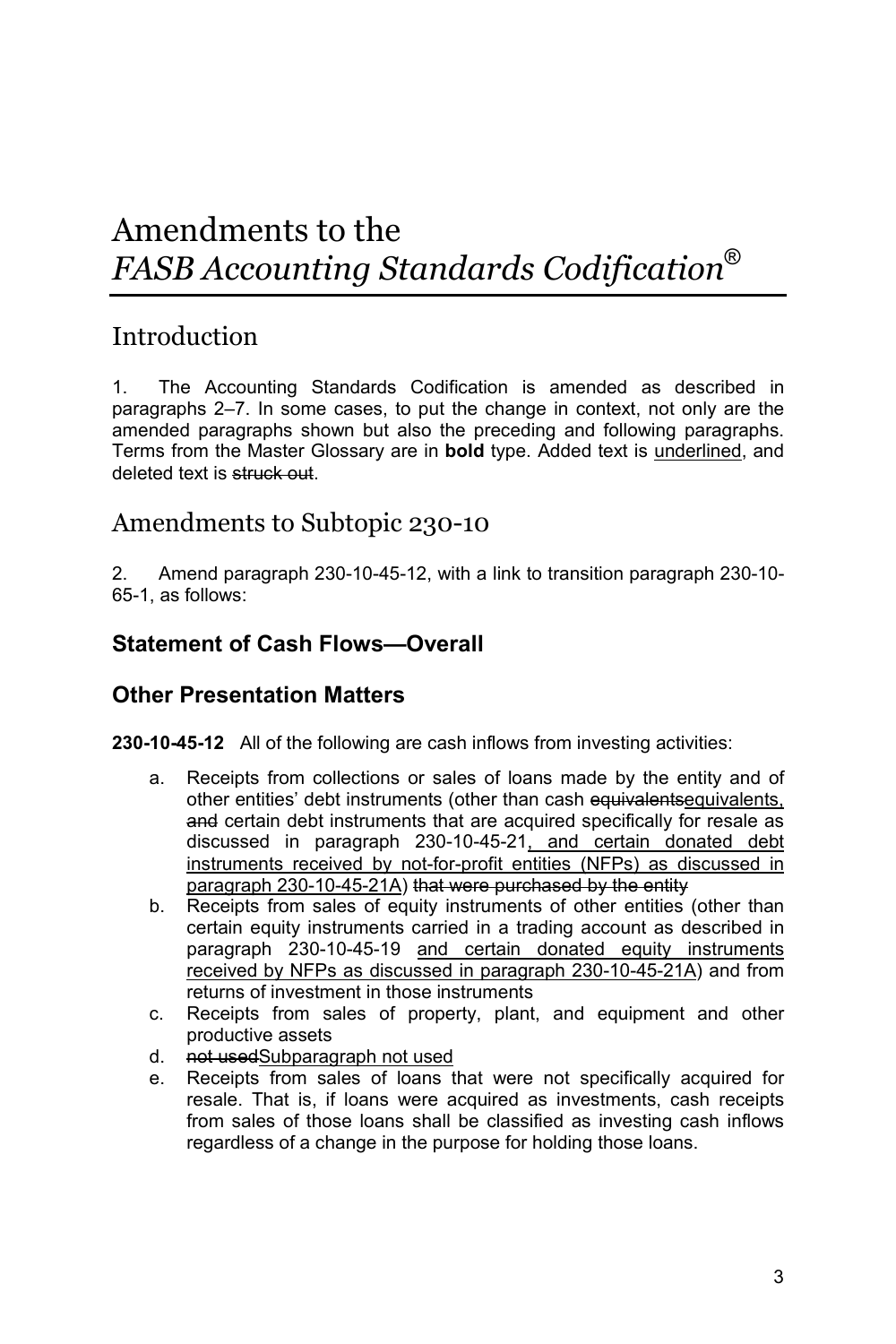For purposes of this paragraph, receipts from disposing of loans, debt or equity instruments, or property, plant, and equipment include directly related proceeds of insurance settlements, such as the proceeds of insurance on a building that is damaged or destroyed.

3. Add paragraph 230-10-45-21A, with a link to transition paragraph 230-10- 65-1, as follows:

**230-10-45-21A** Cash receipts resulting from the sale of donated **{add glossary link to 1st definition}financial assets{add glossary link to 1st definition}** (for example, donated debt or equity instruments) by NFPs that upon receipt were directed without any NFP-imposed limitations for sale and were converted nearly immediately into cash shall be classified as operating cash flows. If, however, the donor restricted the use of the contributed resource to a long-term purpose of the nature of those described in paragraph 230-10-45-14(c), then those cash receipts meeting all the conditions in this paragraph shall be classified as a financing activity.

## Amendments to Subtopic 958-230

4. Amend paragraph 958-230-55-3, with a link to transition paragraph 230-10- 65-1, as follows:

#### **Not-for-Profit Entities—Statement of Cash Flows**

#### **Implementation Guidance and Illustrations**

#### **> > Cash Received with a Donor-Imposed Restriction That Limits Its Use to Long-Term Purposes**

**958-230-55-3** When an NFP reports cash received (or cash receipts from the sale of donated **{add glossary link to 1st definition}financial assets {add glossary link to 1st definition}** that upon receipt were directed without any NFP-imposed limitations for sale and were converted nearly immediately into cash as discussed in paragraph 230-10-45-21A) with a **donor-imposed restriction** that limits its use to long-term purposes in conformity with paragraph 958-210-45-6, an adjustment is necessary for the statement of cash flows to reconcile beginning and ending cash and cash equivalents. To report in conformity For instance, in accordance with Topic 230, such a cash the receipt of a cash **contribution** that is restricted for the purchase of equipment shall be reported as a cash flow from financing activities (using a caption such as contributions restricted for purchasing equipment), and it shall be simultaneously reported as a cash outflow from investing activities (using a caption such as purchase of assets restricted to investment in property and equipment or, if the equipment was purchased in the same period, purchase of equipment). An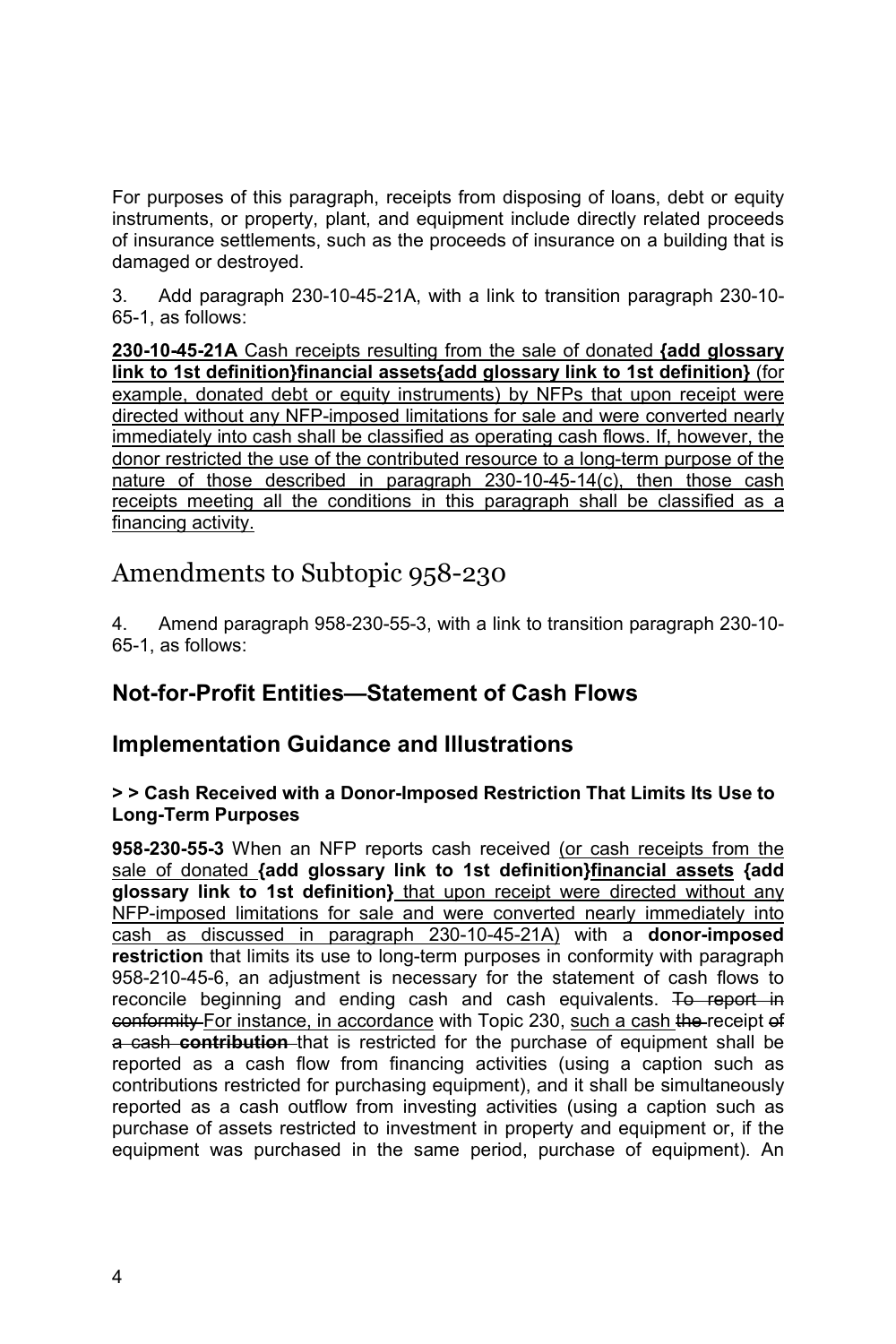adjustment to reconcile the change in net assets to net cash used or provided by operating activities would also be needed if the contributed asset is not classified as cash or cash equivalents on the statement of financial position. When the equipment is purchased in a subsequent period, both the proceeds from the sale of assets restricted to investment in the equipment and the purchase of the equipment shall be reported as cash flows from investing activities.

5. Add paragraph 230-10-65-1 and its related heading as follows:

#### **> Transition Related to Accounting Standards Update No. 2012-05,**  *Statement of Cash Flows (Topic 230): Not-for-Profit Entities: Classification of the Sale Proceeds of Donated Financial Assets in the Statement of Cash Flows*

**230-10-65-1** The following represents the transition and effective date information related to Accounting Standards Update No. 2012-05, *Statement of Cash Flows (Topic 230): Not-for-Profit Entities: Classification of the Sale Proceeds of Donated Financial Assets in the Statement of Cash Flows:*

- a. The pending content that links to this paragraph shall be applied prospectively to cash receipts on or after the date of adoption from the sale of donated financial assets for fiscal years, and interim periods within those years, beginning after June 15, 2013. Retrospective application to all prior periods presented upon the date of adoption also is permitted but not required.
- b. Earlier adoption from the beginning of the fiscal year of adoption of the pending content that links to this paragraph is permitted. For fiscal years beginning before October 22, 2012, early adoption is permitted only if an NFP's financial statements for those fiscal years and interim periods within those years have not yet been made available for issuance.
- c. An entity shall provide the disclosures in paragraphs 250-10-50-1 through 50-3 in the period the entity adopts the pending content that links to this paragraph.

6. Amend paragraph 230-10-00-1, by adding the following items to the table, as follows:

**230-10-00-1** The following table identifies the changes made to this Subtopic.

| Paragraph<br><b>Number</b>             | <b>Action</b> | <b>Accounting</b><br><b>Standards</b><br><b>Update</b> | Date       |
|----------------------------------------|---------------|--------------------------------------------------------|------------|
| <b>Financial Asset</b><br>$(1st$ def.) | Added         | 2012-05                                                | 10/22/2012 |
| 230-10-45-12                           | Amended       | 2012-05                                                | 10/22/2012 |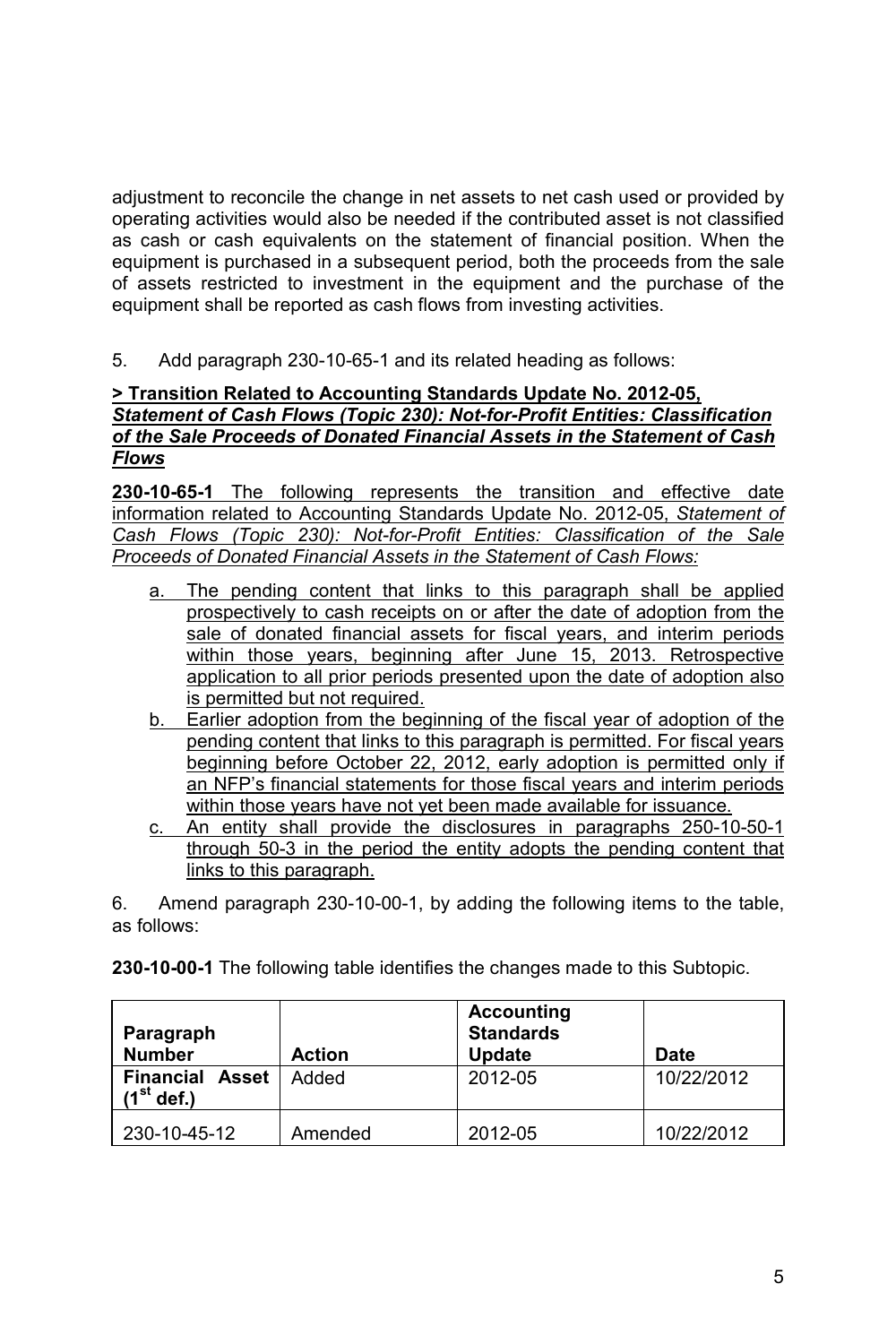| 230-10-45-21A | Added | 2012-05 | 10/22/2012 |
|---------------|-------|---------|------------|
| 230-10-65-1   | Added | 2012-05 | 10/22/2012 |

7. Amend paragraph 958-230-00-1, by adding the following items to the table, as follows:

**958-230-00-1** The following table identifies the changes made to this Subtopic.

| Paragraph<br><b>Number</b>             | <b>Action</b> | <b>Accounting</b><br><b>Standards</b><br><b>Update</b> | Date       |
|----------------------------------------|---------------|--------------------------------------------------------|------------|
| <b>Financial Asset</b><br>$(1st$ def.) | Added         | 2012-05                                                | 10/22/2012 |
| 958-230-55-3                           | Amended       | 2012-05                                                | 10/22/2012 |

*The amendments in this Update were adopted by the unanimous vote of the seven members of the Financial Accounting Standards Board:*

> Leslie F. Seidman, *Chairman* Daryl E. Buck Russell G. Golden Thomas J. Linsmeier R. Harold Schroeder Marc A. Siegel Lawrence W. Smith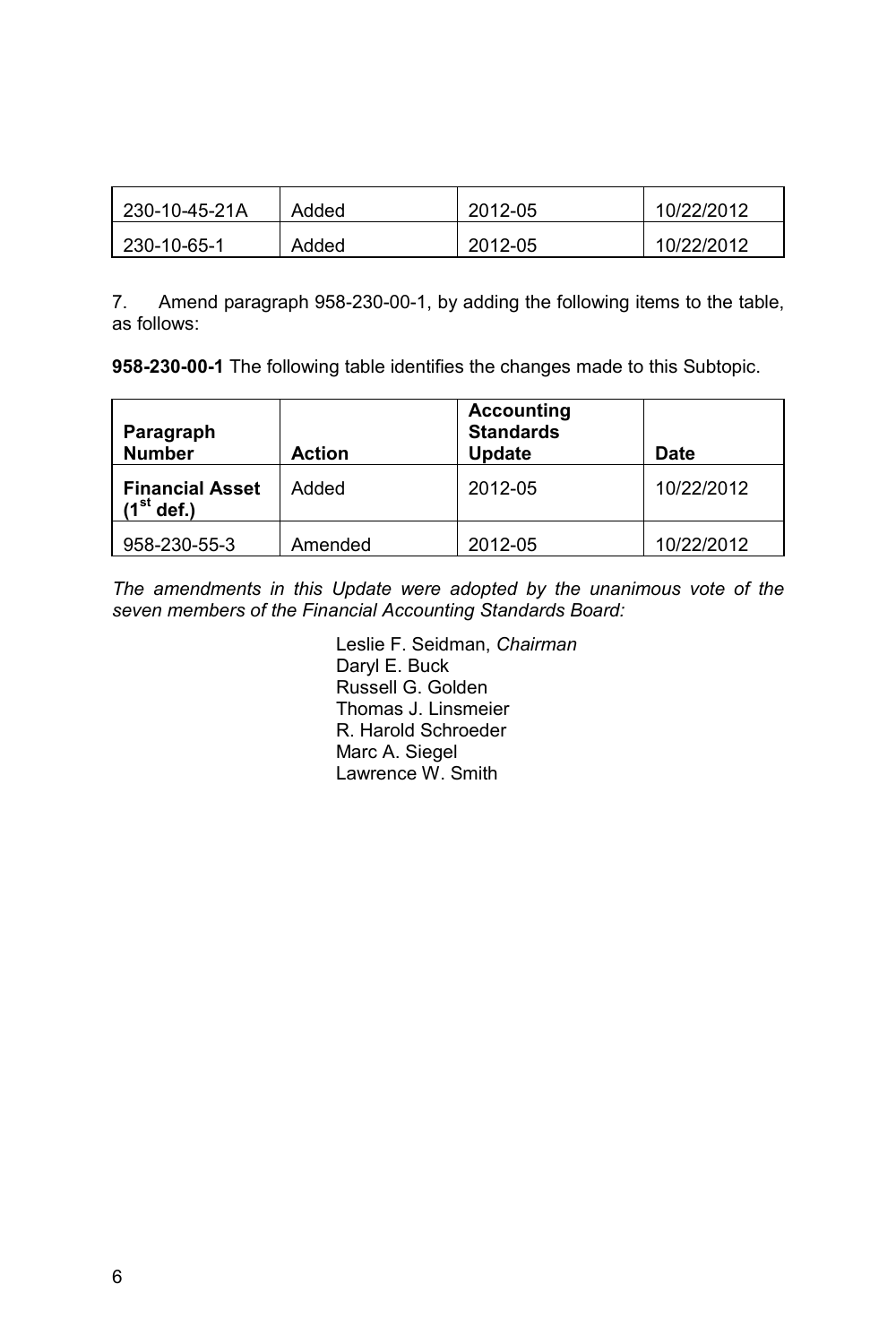## Background Information and Basis for Conclusions

## Introduction

BC1. The following summarizes the Task Force's considerations in reaching the conclusions in this Update. It includes the Board's basis for ratifying the Task Force conclusions when needed to supplement the Task Force's considerations. It also includes reasons for accepting certain approaches and rejecting others. Individual Task Force and Board members gave greater weight to some factors than to others.

BC2. This Update clarifies the guidance on classification in the statement of cash flows of cash receipts from the sale of donated financial assets, such as securities, that upon receipt are directed without any NFP-imposed limitations for sale and were converted nearly immediately into cash. The amendments in this Update require that those cash receipts be classified consistently with cash donations received. Accordingly, the cash receipts from the sale of those financial assets should be classified as cash inflows from operating activities. However, if the donor restricted the use of the contributed resource to a longterm purpose (for example, the acquisition, construction, or improvement of longlived assets or to establish or increase a permanent or term endowment), then those cash receipts should be classified as cash flows from financing activities. Otherwise, receipts from the sale of donated financial assets should be classified as cash flows from investing activities by the NFP.

## Background Information and Basis for Conclusions

BC3. NFPs receive donations to operate their programs. Many donations are made in the form of cash, but to accommodate donors, some donations are made in the form of financial assets. Although NFPs typically accept donations in the form of financial assets, many have institutional policies to immediately sell them to convert the financial assets into cash to be available for immediate use. Some NFPs that have such a policy consider those donated financial assets to be essentially equivalent to cash.

BC4. Topic 230 requires entities to classify cash receipts as operating, investing, or financing activities. There is diversity in practice on the presentation of cash receipts from the sale of donated financial assets in the statement of cash flows. Some NFPs classify the cash receipts arising from the sale of donated financial assets in the statement of cash flows as investing cash inflows. Other entities classify the cash receipts from the sale of donated financial assets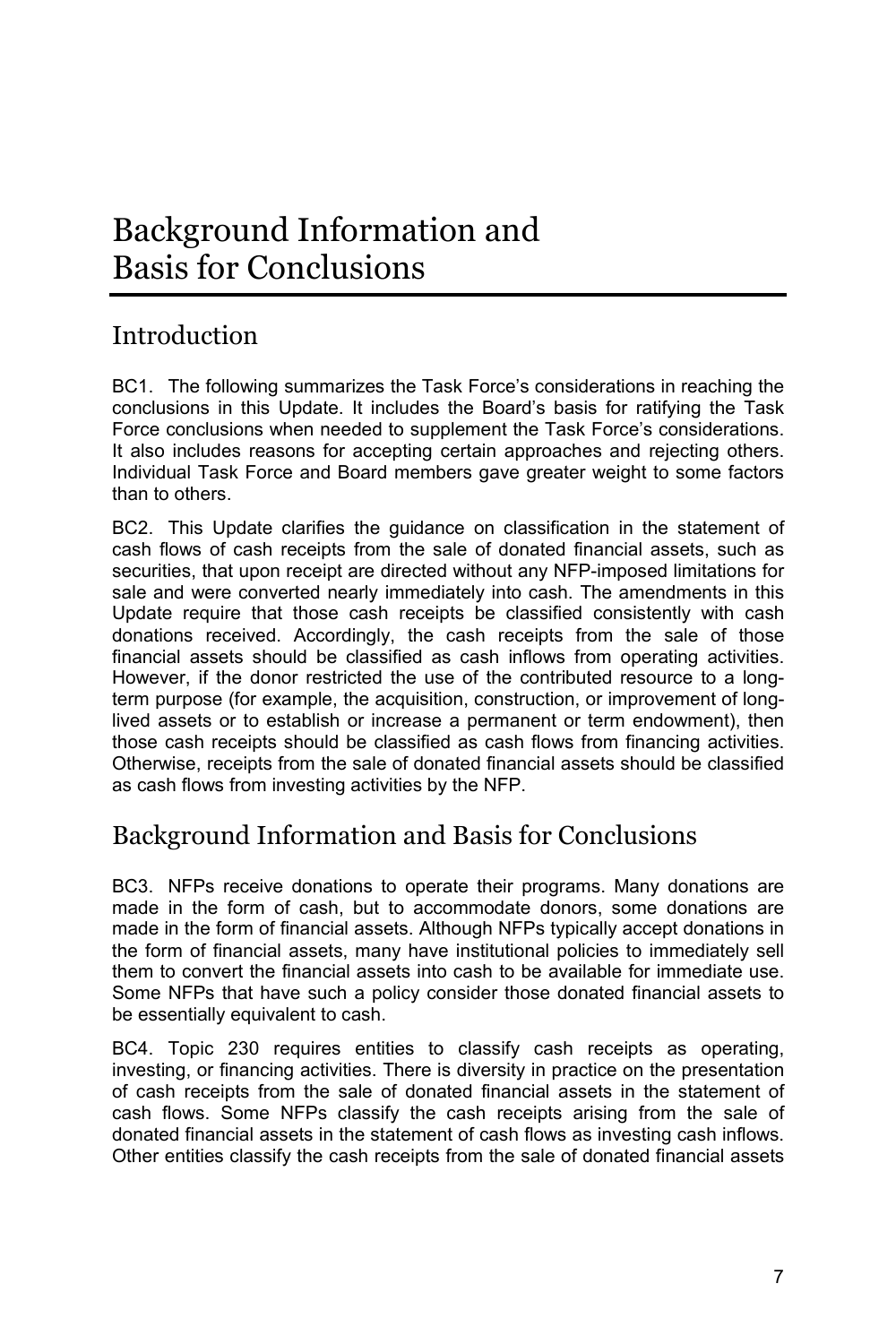as either operating cash inflows or financing cash inflows, consistent with their treatment of inflows arising from cash contributions. Some constituents have raised concerns with this diversity in practice.

BC5. At the March 15, 2012 EITF meeting, the Task Force reached a consensus-for-exposure on EITF Issue No. 12-A, "Not-for-Profit Entities: Classification of the Sale Proceeds of Donated Financial Assets in the Statement of Cash Flows." A proposed Accounting Standards Update was issued on April 17, 2012, with a comment period that ended on July 16, 2012. Fourteen comment letters were received on the proposed Update.

BC6. At the September 11, 2012 EITF meeting, the Task Force considered the comments received on the proposed Update and concluded that the receipt of a donated financial asset and its near immediate conversion into cash is economically similar to the receipt of cash donations. Accordingly, the Task Force also concluded that characterizing the cash receipts from the sale of such financial assets as an investing activity would not provide relevant information about how an NFP obtains cash. Rather, characterizing those receipts as an investing activity might inappropriately suggest a degree of reliance on investing results and investment risks and rewards, which are not present. Because the financial assets in the scope of this Update generally are accepted by the NFP to accommodate the donor's objectives rather than as a result of a strategic decision to invest in a particular entity or asset class, the Task Force does not consider the cash resulting from those transactions to be investing activities in the way that the statement of cash flows characterizes such activities. The Task Force concluded that determining whether the cash receipts from the sale of such donated financial assets are classified as an operating activity or instead are classified as a financing activity should be consistent with classifying receipts of cash donations.

#### Scope

BC7. The Task Force decided that the scope of this Update should be limited to the statement of cash flows classification of cash receipts resulting from the sale of donated financial assets that upon receipt were directed without any NFPimposed limitation for sale and were converted nearly immediately into cash. The Task Force concluded that the existence of an NFP-imposed limitation on the sale of donated financial assets (for example, a limit order) would be indicative of an investing decision and, therefore, such a limitation should result in an investing cash flows classification for the related proceeds. Task Force members discussed broadening the scope of this Update to include cash flows resulting from the near immediate sale of other donated assets, such as cars and works of art, but concluded that since they are not aware of diversity in practice related to classification of cash flows from sale of other assets and that the additional time required to deliberate such a scope expansion might delay addressing known diversity, the scope of this Update should be limited to cash flows from donated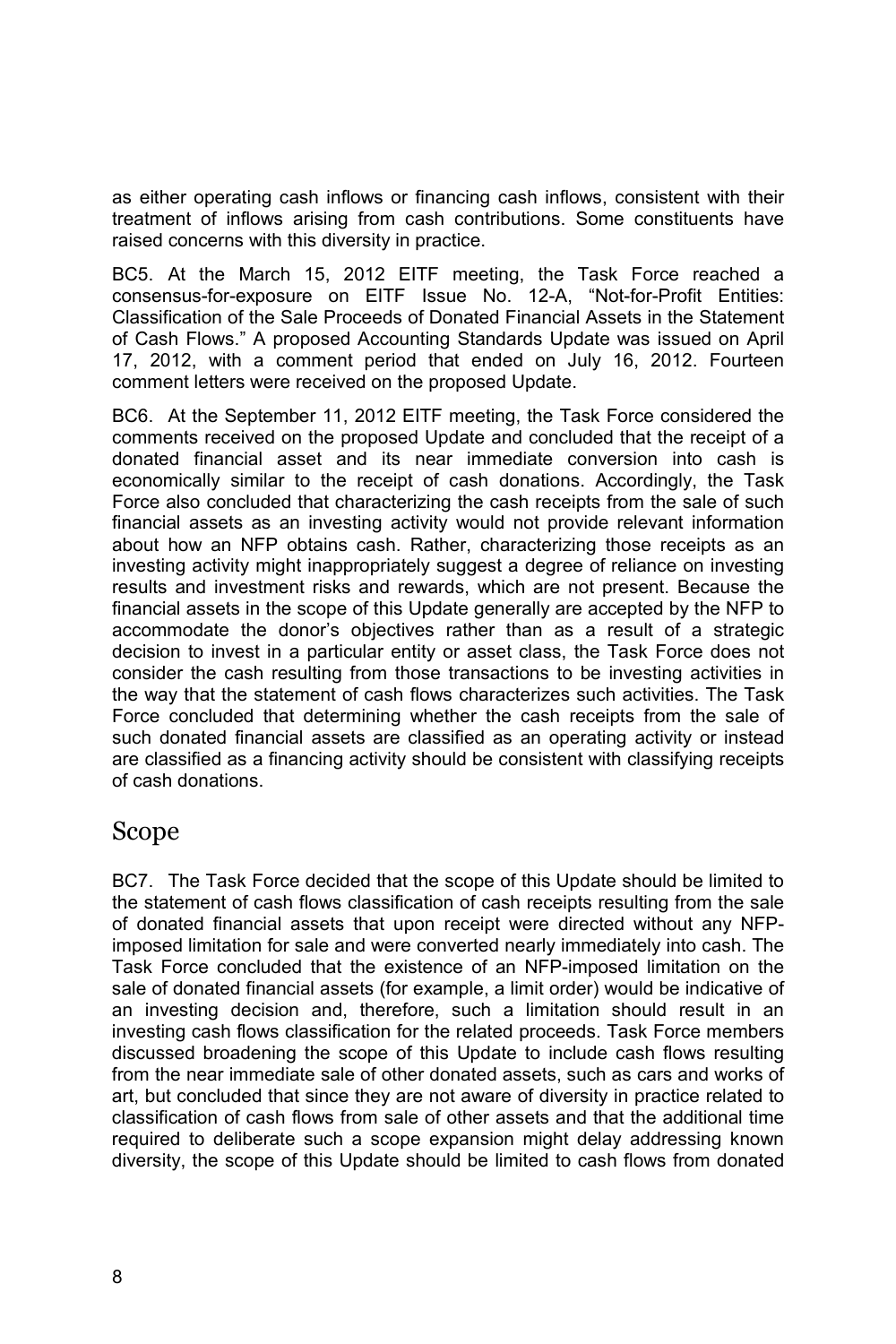financial assets. In making that decision, the Task Force encouraged the Board to consider the classification of cash receipts from the sale of donated assets other than financial assets as part of its project, Not-for-Profit Financial Reporting: Financial Statements.

BC8. The Task Force discussed whether the ability to avoid significant investment risks and rewards through near immediate conversion into cash should be one of the criteria for applying the guidance or whether the intent to avoid the investment risks and rewards, as evidenced by an unrestricted direction upon receipt of the financial asset for near immediate sale, should be the only basis for classifying the cash receipt as an operating or financing activity. The Task Force concluded that because the volatility in the fair value is a common characteristic of investing activities, an entity's ability to avoid significant investment risks and rewards of a donated financial asset through their near immediate conversion into cash (combined with its intent to do so at the time of receipt) would be a relevant criterion for determining whether the cash flows are reflective of investing activities of the NFP. Furthermore, the Task Force concluded that classifying cash receipts for which an NFP is subject to a significant amount of investment risks and rewards as anything other than investing activities might impair a user's ability to assess the uncertainty in prospective cash receipts associated with future sales of donated financial assets. However, the Task Force concluded that use of a criterion that requires that a donated financial asset be converted nearly immediately into cash should largely achieve the same result as use of a criterion explicitly focused on the ability of an NFP to avoid significant investment risks and rewards, and it achieves a better balance between the benefits and costs to implement the guidance. The Task Force chose not to define *nearly immediately* but concluded that, in arriving at its consensus, *nearly immediately* is synonymous with *promptly* and should generally be considered to be within days rather than months, and should be interpreted to be the same regardless of the type of financial asset being sold.

### Transition and Early Adoption

BC9. The Task Force reached a consensus that entities should apply the amendments in this Update prospectively to cash receipts on or after the date of adoption from the sale of donated financial assets. Retrospective application to all prior periods presented upon the date of adoption is also permitted but not required. The Task Force concluded that the costs of retrospectively applying the guidance may exceed the benefits of having comparable financial information. However, because comparability of financial information of an entity across periods is useful and the information required for retrospective application may be available to some NFPs, the Task Force decided to permit retrospective application of the amendments. The transition guidance is based on the cash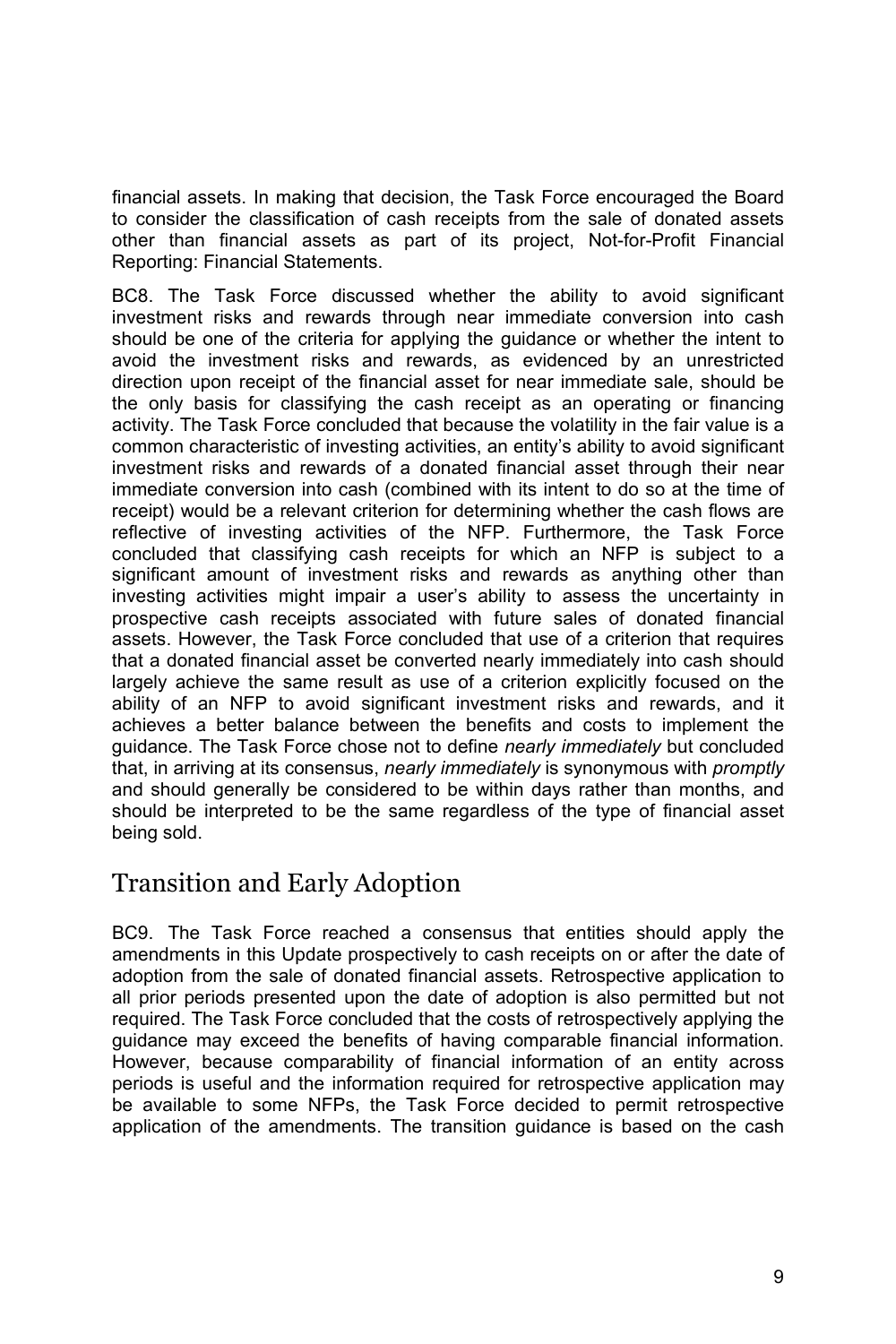receipts from the sale of donated financial assets to ensure consistent treatment of cash receipts from those sales in the period of adoption.

BC10. The Task Force decided to permit early adoption of the amendments from the beginning of the fiscal year of adoption so as to eliminate existing diversity as soon as is practicable. The Task Force concluded that entities that have not issued their financial statements for periods ending before the issuance of this Update should be able to adopt the amendments in this Update for those periods and therefore decided to permit an NFP to early adopt the amendments in this Update for fiscal years beginning before October 22, 2012 (the issuance date of this Update). However, such early adoption is permitted only if the NFP's financial statements for those fiscal years and interim periods within those years have not yet been made available for issuance.

## Benefits and Costs

BC11. The objective of financial reporting is to provide information that is useful to present and potential donors, creditors, investors, and other capital market participants in making rational investment, credit, and similar resource allocation decisions. However, the benefits of providing information for that purpose should justify the related costs. Present and potential donors, creditors, investors, and other users of financial information benefit from improvements in financial reporting, while the costs to implement new guidance are borne primarily by those that presently provide resources to the reporting NFP. The Board's assessment of the costs and benefits of issuing new guidance is unavoidably more qualitative than quantitative because there is no method to objectively measure the costs to implement new guidance or to quantify the value of improved information in financial statements.

BC12. The amendments in this Update should be applied prospectively, and no additional recurring disclosures are required. As such, the Task Force does not anticipate that NFPs will incur significant costs as a result of the amendments. The amendments provide the benefit of eliminating diversity in practice and increasing the consistency of the classification of the cash receipts from the sale of qualifying financial assets and cash donations received in the statement of cash flows.